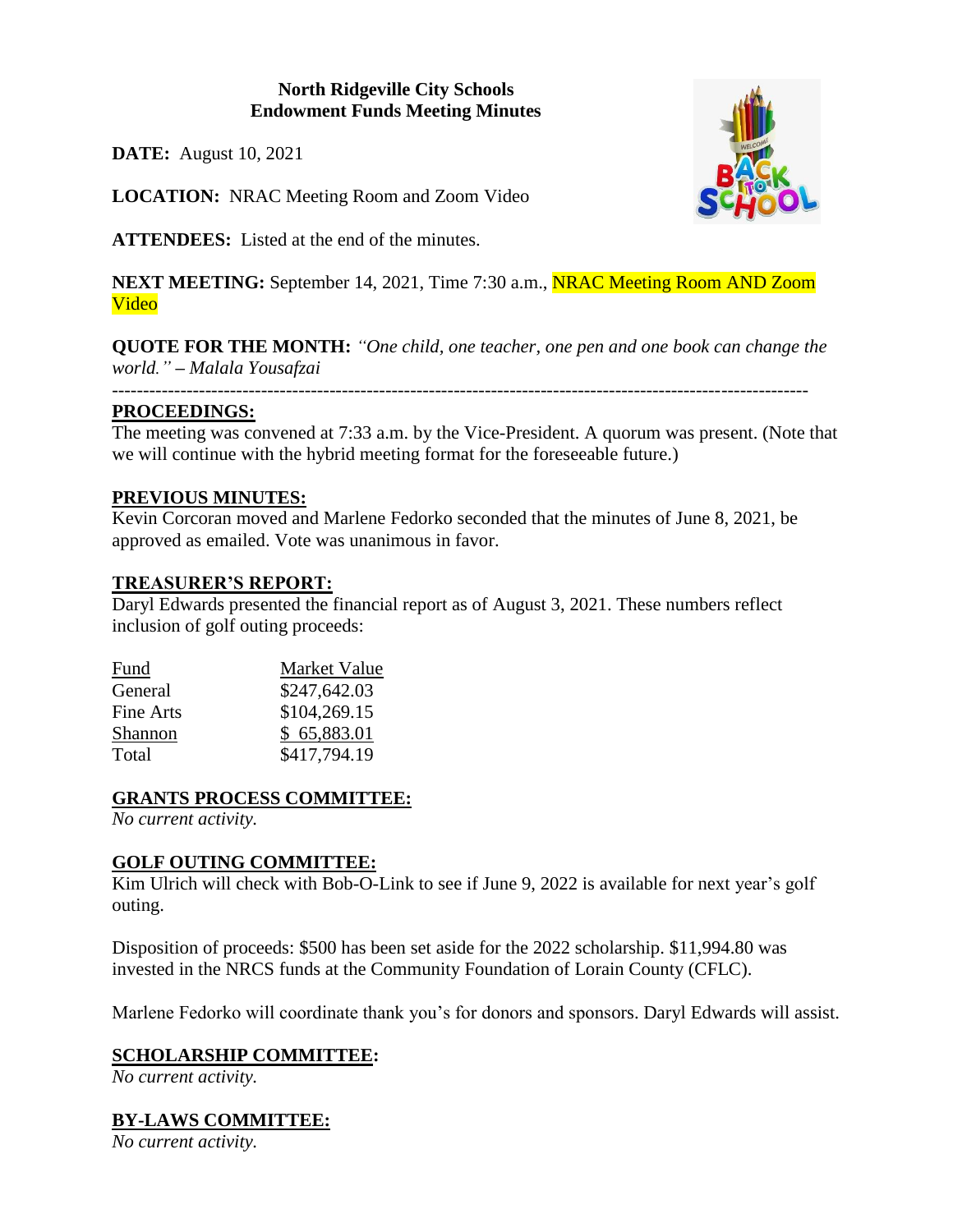## **PUBLICITY/OUTREACH COMMITTEE:**

*No current activity.*

#### **MEMBERSHIP AND NOMINATING COMMITTEE:**

Kim Ulrich will solicit counselors for candidates for the Junior Class Representative.

Roxann Ramsey-Caserio will bring up the trustee position vacated by Shanna Kovi at an upcoming meeting.

Ilona Manista has withdrawn her agreement to fill the NR Arts Council position. Daryl Edwards suggested that the Arts Council lead be given the opportunity to submit a letter that the NR Arts Council will no longer be able to support the NRCS Endowment Funds. This would open up this position to other Arts involved individuals such as department heads. Marlene Fedorko will follow up on this.

#### **FUNDRAISING:**

Kim Ulrich has worked with Fiesta Jalapenos to schedule the next fund raisers. The dates for these include October 14, 2021, January 13, 2022, and April 14, 2022.

Daryl Edwards reported on the meeting regarding the CFLC fund raising event "Connect to a Cause". This will be similar to a one day "telethon" scheduled for September 16, 2021. Potential donors will be presented with a selection of groups to support including us. Our part in this will be to promote the event and encourage potential donors to choose our group to support.

Daryl Edwards, Michael Pissini and Kevin Corcoran discussed their meeting with CFLC regarding our financial situation. Kevin moved that our current, separate bank account will be closed and we will bring our accounting inhouse to where all our financial activities will be run through school district financial procedures. Daryl Edwards seconded. Vote was unanimous in favor. This will eliminate the need for us to pursue 501C3 status and sounds like a workable option all around.

Kim Ulrich agreed to be the person in our group who will be able to submit requisitions in this new way of doing things. Kim is already set up for this. Michael Pissini suggested that a couple of "purchasers" be identified who will submit requests to Kim. This will limit the number of people who potentially might need to be reimbursed. This would in effect replace our current "checking account". In addition, Michael envisions that at the beginning of a school year, requisitions could be submitted for such items as miscellaneous expenses, scholarship, postage, brochure update, etc.

Daryl Edwards will draft wording to this effect to be presented at the next meeting and we will figure out what needs to be done as far as changes to procedures, by-laws, etc. to enact this new way of handing finances.

Also discussed was the "perception rule". Even though our keg of beer was donated at our golf outing (Thanks to Daryl Edwards!), there is still the perception that alcohol is present. We made a point of clearly identifying that the keg was donated and not in any way covered by CFLC funds. Also, there is a question of the propriety of including alcoholic beverages in donated baskets for prizes. CFLC suggested the school district solicit legal opinion on this. Roxann Ramsey-Caserio will follow up.